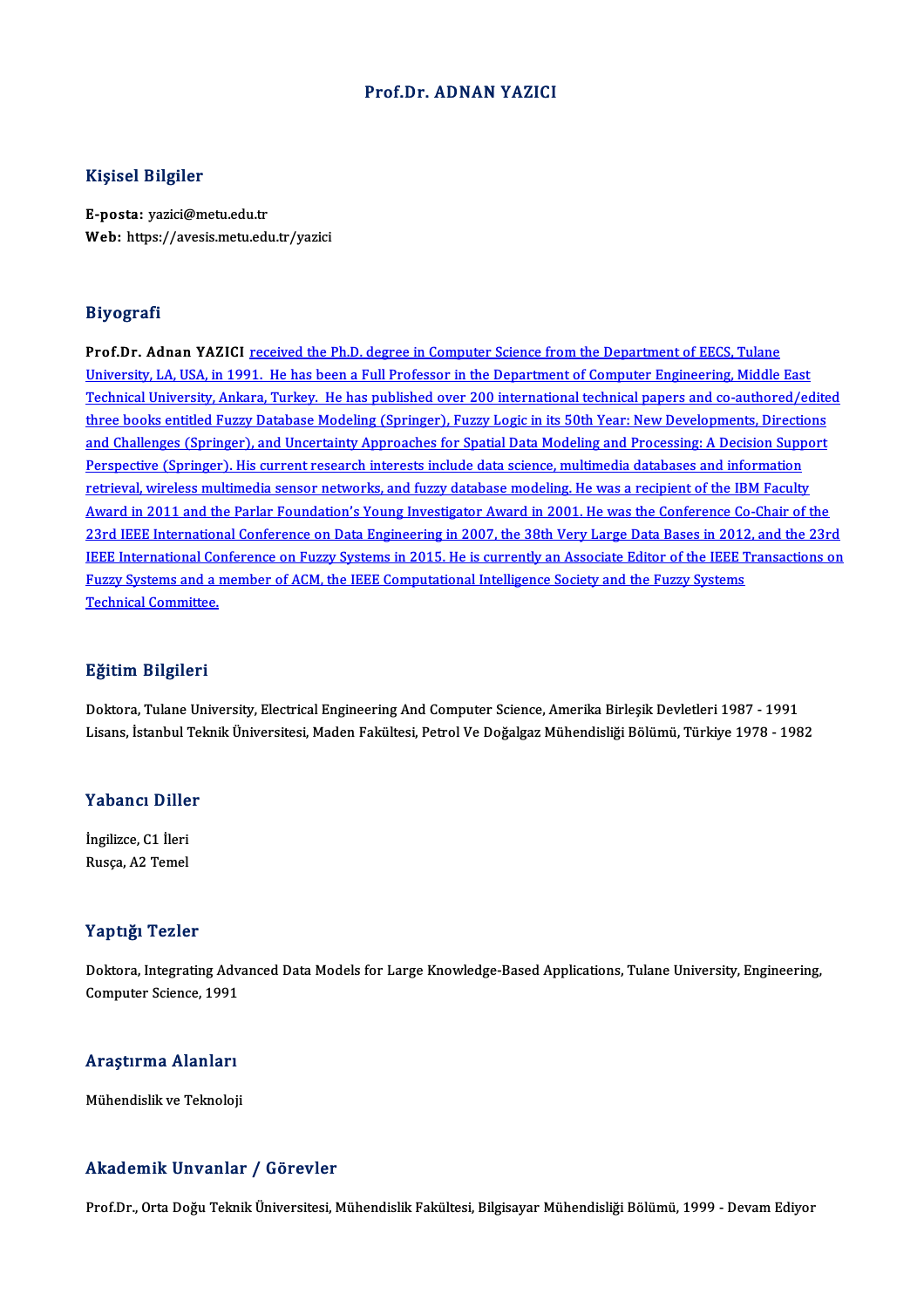Doç.Dr., Orta Doğu Teknik Üniversitesi, Mühendislik Fakültesi, Bilgisayar Mühendisliği Bölümü, 1993 - 1999<br>Vrd Doc Dr., Orta Doğu Teknik Üniversitesi, Mühendislik Fakültesi, Bilgisayar Mühendisliği Bölümü, 1993 - 1999 Doç.Dr., Orta Doğu Teknik Üniversitesi, Mühendislik Fakültesi, Bilgisayar Mühendisliği Bölümü, 1993 - 1999<br>Yrd.Doç.Dr., Orta Doğu Teknik Üniversitesi, Mühendislik Fakültesi, Bilgisayar Mühendisliği Bölümü, 1991 - 1993 Yrd.Doç.Dr., Orta Doğu Teknik Üniversitesi, Mühendislik Fakültesi, Bilgisayar Mühendisliği Bölümü, 1991 - 1993<br>Akademik İdari Deneyim

Orta Doğu Teknik Üniversitesi, Mühendislik Fakültesi, Bilgisayar Mühendisliği Bölümü, 2010 - Devam Ediyor

## Yönetilen Tezler

Yönetilen Tezler<br>YAZICI A., Çoklu ortam duyarga ağlarında aralık tip-2 bulanık sistemler kullanarak büyük çizge verilerde çokkatmanlı<br>Pesne takihi, Dektere *C.Küsükkesesi(Öğrens*i), 2020 n oncenen nesner<br>YAZICI A., Çoklu ortam duyarga ağlarında aralık tip-2<br>nesne takibi., Doktora, C.Küçükkeçeci(Öğrenci), 2020<br>YAZICI A., Euggified sementis WEB nessening for astiv YAZICI A., Çoklu ortam duyarga ağlarında aralık tip-2 bulanık sistemler kullanarak büyük çizge verilerde<br>nesne takibi., Doktora, C.Küçükkeçeci(Öğrenci), 2020<br>YAZICI A., Fuzzified semantic WEB reasoning for activity detecti

nesne takibi., Doktora, C<br>YAZICI A., Fuzzified sem<br>A.NAİL(Öğrenci), 2019<br>YAZICI A., PR BLUS, büx YAZICI A., Fuzzified semantic WEB reasoning for activity detection in WMSN applications, Yüksek Lisans,<br>A.NAİL(Öğrenci), 2019<br>YAZICI A., BB-PLUS: büyük çizgi veritabanlarında altçizge eşyapılılık problemine etkin bir yakla

A.NAİL(Öğrenci), 2019<br>YAZICI A., BB-PLUS: büyük çi<br>E.Taşkomaz(Öğrenci), 2019<br>YAZICI A., Indering bath san YAZICI A., BB-PLUS: büyük çizgi veritabanlarında altçizge eşyapılılık problemine etkin bir yaklaşım, Yüksek Lisans,<br>E.Taşkomaz(Öğrenci), 2019<br>YAZICI A., Indexing both content and concept for high-dimensional multimedia dat

E.Taşkomaz(Öğrenci), 2019<br>YAZICI A., Indexing both content and concept for high-dimensional multimedia data, Doktora, S.ARSLAN(Öğrenci), 20<br>YAZICI A., An intelligent fuzzy clustering approach for energy-efficient data aggr YAZICI A., Indexing both content al<br>YAZICI A., An intelligent fuzzy clust<br>Doktora, S.ALPER(Öğrenci), 2018<br>YAZICLA - A lightweight wireless m YAZICI A., An intelligent fuzzy clustering approach for energy-efficient data aggregation in wireless sensor networks,<br>Doktora, S.ALPER(Öğrenci), 2018<br>YAZICI A., A lightweight wireless multimedia sensor network architectur

capability, Doktora, M.CİVELEK(Öğrenci), 2017 YAZICI A., A lightweight wireless multimedia sensor network architecture with object detection and classification<br>capability, Doktora, M.CİVELEK(Öğrenci), 2017<br>YAZICI A., Nesne tespit ve sınıflandırma yeteneğine sahip hafi

capability, Doktora, M.CİVI<br>YAZICI A., Nesne tespit ve<br>M.Civelek(Öğrenci), 2017<br>YAZICI A., BB. Craphi A. nei YAZICI A., Nesne tespit ve sınıflandırma yeteneğine sahip hafif kablosuz çoklu ortam duyarga ağı mimarisi., Dokt<br>M.Civelek(Öğrenci), 2017<br>YAZICI A., BB-Graph: A new subgraph isomorphism algorithm for querying big graph dat

M.Civelek(Öğrenci), 2017<br>YAZICI A., BB-Graph: A new subgraph isomorphism algorithm for querying big graph databases, Yüksek Lisans,<br>M.ASİLER(Öğrenci), 2016 YAZICI A., BB-Graph: A new subgraph isomorphism algorithm for querying big graph databases, Yüksek Lisans,<br>M.ASİLER(Öğrenci), 2016<br>YAZICI A., An adaptive, energy-aware and distributed fault-tolerant topology-control algori

wireless sensor networks, Doktora, F.DENİZ(Öğrenci), 2016<br>BAYKAL N., YAZICI A., Database security in private database clouds, Yüksek Lisans, O.CINAR(Öğrenci), 2015 YAZICI A., An adaptive, energy-aware and distributed fault-tolerant topology-control algorithm for heteroger<br>wireless sensor networks, Doktora, F.DENİZ(Öğrenci), 2016<br>BAYKAL N., YAZICI A., Database security in private data

COSAR A., YAZICI A., An efficient fuzzy fusion-based framework for surveillance applications in wireless multimedia sensor networks, Yüksek Lisans, S.ALPER(Öğrenci), 2014 COŞAR A., YAZICI A., An efficient fuzzy fusion-based framework for surveillance applications in wireless multimedia<br>sensor networks, Yüksek Lisans, S.ALPER(Öğrenci), 2014<br>YAZICI A., Fusion of multimodal information for mul

sensor networks, Yüksek Lisans, S.ALPER(Öğrenci), 2014<br>YAZICI A., Fusion of multimodal information for multimedia information retrieval, Doktora, T.YILMAZ(Öğ<br>YAZICI A., Doküman kategorizasyonu ve imza bölge analizi, Yüksek YAZICI A., Fusion of multimodal information for multimedia information retrieval, Doktora, T.YILMAZ(Ö)<br>YAZICI A., Doküman kategorizasyonu ve imza bölge analizi, Yüksek Lisans, İ.CÜCELOĞLU(Öğrenci), 2014<br>YAZICI A., Design a

YAZICI A., Doküman kateg<br>YAZICI A., Design and imp<br>Ü.LÜTFÜ(Öğrenci), 2013<br>YAZICI A., Bosim sınıfland

Ü.LÜTFÜ(Öğrenci), 2013<br>YAZICI A., Resim sınıflandırma için yeni bir görsel analiz sistem tasarım ve uygulaması., Doktora, Ü.Lütfü(Öğrenci), 2013 Ü.LÜTFÜ(Öğrenci), 2013<br>YAZICI A., Resim sınıflandırma için yeni bir görsel analiz sistem tasarım ve uygulaması., Doktora, Ü.Lütfü(Öğrenci), 2013<br>YAZICI A., Fault-tolerant topology control in heterogeneous wireless sensor n YAZICI A., Resim sınıflandırma için yeni bir görsel analiz sistem tasarım ve uygulaması., Doktora, Ü.Lütfü(Öğrenci), 20<br>YAZICI A., Fault-tolerant topology control in heterogeneous wireless sensor networks, Doktora, H.BAĞCI YAZICI A., Fault-tolerant to<br>YAZICI A., Integration of mu<br>S.SATTARI(Öğrenci), 2013<br>YAZICI A., Eroguengy drive YAZICI A., Integration of multimodal multimedia database system architecture with query level fusion, Yüksek Lisans,<br>S.SATTARI(Öğrenci), 2013<br>YAZICI A., Frequency-driven late fusion-based word decomposition approach on the

S.SATTARI(Öğrenci), 2013<br>YAZICI A., Frequency-driven late fusion-based word decomposition a<br>translation systems, Yüksek Lisans, M.TATLICIOĞLU(Öğrenci), 2013<br>YAZICLA, QĞUZTÜZÜN M.H.S., Describing the seftyare arebitectur YAZICI A., Frequency-driven late fusion-based word decomposition approach on the phrase-based statistical machine<br>translation systems, Yüksek Lisans, M.TATLICIOĞLU(Öğrenci), 2013<br>YAZICI A., OĞUZTÜZÜN M. H. S. , Describing

translation systems, Yüksek Lisans, M.TATLICIOĞLU(Öğrenci), 2013<br>YAZICI A., OĞUZTÜZÜN M. H. S. , Describing the software architecture of a multimedia data management system, Y<br>Lisans, Ç.AVCI(Öğrenci), 2013<br>YAZICI A., Turki YAZICI A., OĞUZTÜZÜN M. H. S. , Describing the software architecture of a multimedia data management system, Yüksek<br>Lisans, Ç.AVCI(Öğrenci), 2013<br>YAZICI A., Turkish large vocabulary continuous speech recognition by using l Lisans, Ç AVCI(Öğrenci), 2013

YAZICI A., Turkish large vocabulary continuous speech recognition by using limited audio corpus, Yüksek Li<br>D.SUSMAN(Öğrenci), 2012<br>YAZICI A., FMDBMS-a fuzzy MPEG-7 database management system, Yüksek Lisans, N.İLKER(Öğrenci D.SUSMAN(Öğrenci), 2012<br>YAZICI A., FMDBMS-a fuzzy MPEG-7 database management system, Yüksek Lisans, N.İLKER(Öğrenci), 2012<br>YAZICI A., Algorithms for the weapon - target allocation problem, Yüksek Lisans, A.TURAN(Öğrenci),

YAZICI A., Algorithms for the weapon - target allocation problem, Yüksek Lisans, A.TURAN(Öğrenci), 2012<br>TAŞKAYA TEMİZEL T., YAZICI A., Expert finding in domains with unclear topics, Yüksek Lisans, G.HÜLYA(Öğrenci), 2012

YAZICI A., Algorithms for the weapon - target allocation problem, Yüksek Lisans, A.TURAN(Öğrenci), 2012<br>TAŞKAYA TEMİZEL T., YAZICI A., Expert finding in domains with unclear topics, Yüksek Lisans, G.HÜLYA(Öğrenci)<br>YAZICI A TAŞKAYA TEMİZEL T., YA<br>YAZICI A., Fusing semanti<br>E.GÜLEN(Öğrenci), 2012<br>YAZICI A. An energy effic YAZICI A., Fusing semantic information extracted from visual, auditory and textual data of videos, Yüksek Lisans,<br>E.GÜLEN(Öğrenci), 2012<br>YAZICI A., An energy-efficient and reactive remote surveillance framework using wirel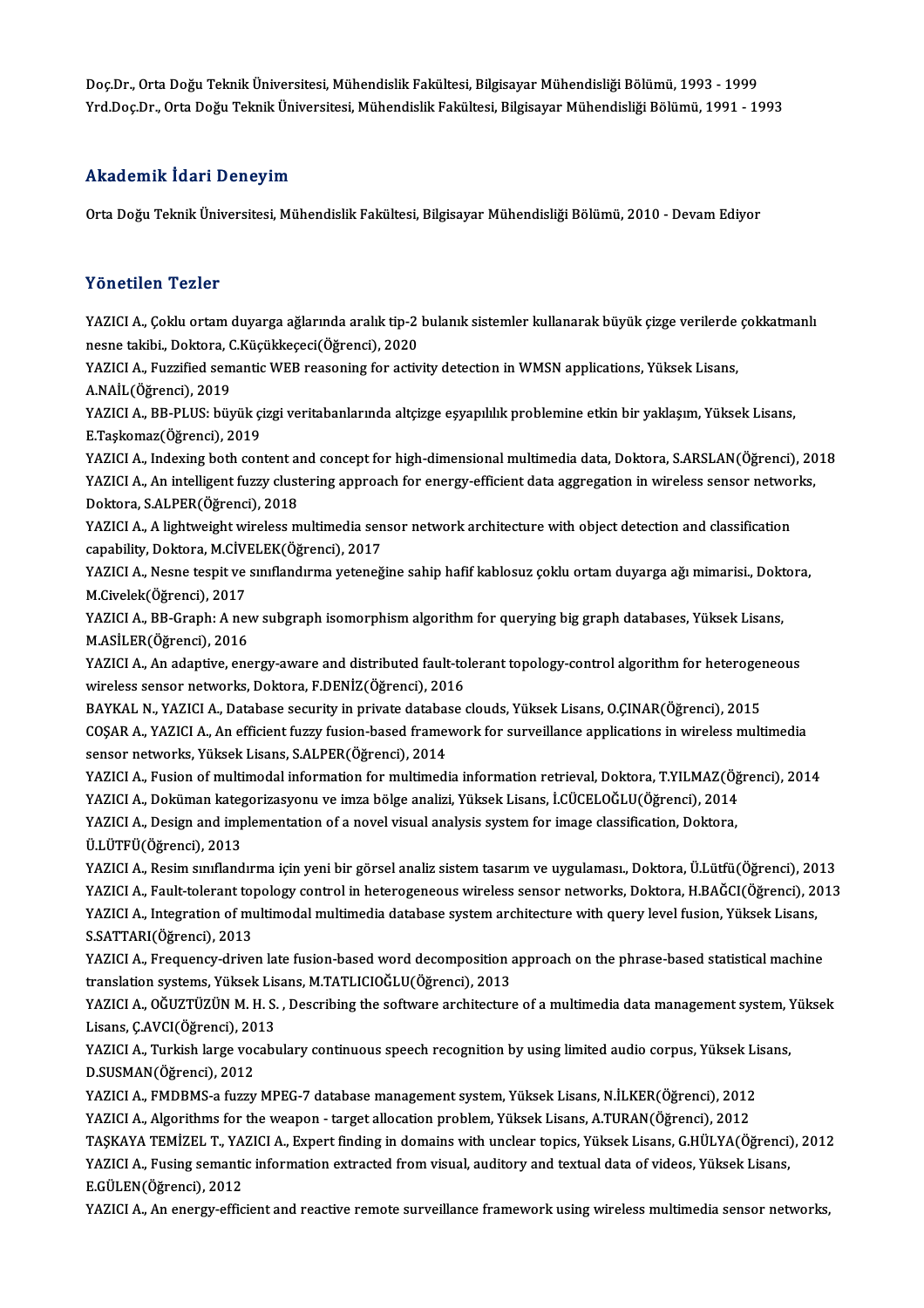Doktora, H.ÖZTARAK(Öğrenci), 2012<br>VAZICLA, Semantis elessifisation and i

YAZICI A., Semantic classification and retrieval system for environmental sounds, Yüksek Lisans, Ç.OKUYUCU(Öğrenci),<br>2012 Dokto<br>YAZIC<br>2012<br>VAZIC YAZICI A., Semantic classification and retrieval system for environmental sounds, Yüksek Lisans, Ç.OKUYUCU(Öğr<br>2012<br>YAZICI A., Rule-based in-network processing for event-driven applications in wireless sensor networks, Dok

2012<br>YAZICI A., Rule-based in-<br>Ö.ŞANLI(Öğrenci), 2011<br>YAZICI A., Somi automati YAZICI A., Rule-based in-network processing for event-driven applications in wireless sensor networks, D<br>Ö.ŞANLI(Öğrenci), 2011<br>YAZICI A., Semi-automatic semantic video annotation tool, Yüksek Lisans, M.AYDINLILAR(Öğrenci)

Ö.ŞANLI(Öğrenci), 2011<br>YAZICI A., Semi-automatic semantic video annotation tool, Yüksek Lisans, M.AYDINLILAR(Öğrenci), 2011<br>YAZICI A., Named entity recognition in Turkish with Bayesian learning and hybrid approaches, Yükse YAZICI A., Semi-automat<br>YAZICI A., Named entity<br>S.REHA(Öğrenci), 2011<br>YAZICI A., Evplojting inf

S.REHA(Öğrenci), 2011<br>YAZICI A., Exploiting information extraction techniques for automatic semantic annotation and retrieval of news videos in Turkish, Doktora, D.KÜÇÜK(Öğrenci), 2011 YAZICI A., Exploiting information extraction techniques for automatic semantic annotation and retrieva<br>in Turkish, Doktora, D.KÜÇÜK(Öğrenci), 2011<br>YAZICI A., Design and implementation of spatiotemporal databases, Doktora,

KARAGÖZ P., YAZICI A., Pattern extraction by using both spatial and temporal features on Turkish meteorological data,<br>Yüksek Lisans, I.GOLER(Öğrenci), 2010 YAZICI A., Design and implementation of<br>KARAGÖZ P., YAZICI A., Pattern extractic<br>Yüksek Lisans, I.GOLER(Öğrenci), 2010<br>YAZICI A. Statis range essignment in ud KARAGÖZ P., YAZICI A., Pattern extraction by using both spatial and temporal features on Turkish mete<br>Yüksek Lisans, I.GOLER(Öğrenci), 2010<br>YAZICI A., Static range assignment in wireless sensor networks, Yüksek Lisans, E.U

Yüksek Lisans, I.GOLER(Öğrenci), 2010<br>YAZICI A., Static range assignment in wireless sensor networks, Yüksek Lisans, E.UZUN(Öğrenci), 2010<br>YAZICI A., Implementation of X-tree with 3D spatial index and fuzzy secondary index **YAZIC<br>YAZIC<br>2010**<br>YAZIC YAZICI A., Implementation of X-tree with 3D spatial index and fuzzy secondary index, Yüksek Lisans, S.KE.<br>2010<br>YAZICI A., Fuzzy unequal clustering in wireless sensor networks, Yüksek Lisans, H.BAĞCI(Öğrenci), 2010<br>YAZICI A

2010<br>YAZICI A., Fuzzy unequal clustering in wireless sensor networks, Yüksek Lisans, H.BAĞCI(Öğrenci), 2010<br>YAZICI A., Integration of fuzzy object-oriented multimedia database components, Yüksek Lisans, U.DEMİR(Öğrenci), 2

YAZICI A., Fuzzy unequal clustering in wireless sensor networks, Yüksek Lisans, H.BAĞCI(Öğrenci), 2010<br>YAZICI A., Integration of fuzzy object-oriented multimedia database components, Yüksek Lisans, U.DEMİR(<br>YAZICI A., COŞA

YAZICI A., Integration of fuzzy object-oriented multimedia database components, Yüksek Lisans, U.DEMİR(<br>YAZICI A., COŞAR A., A web based GIS mashup for archaeology, Yüksek Lisans, B.ÖZTÜRK(Öğrenci), 2010<br>YAZICI A., Fuzzy d YAZICI A., COŞAR A., A<br>YAZICI A., Fuzzy decisi<br>S.GÖK(Öğrenci), 2009<br>YAZICI A., Automatic ce YAZICI A., Fuzzy decision fusion for single target classification in wireless sensor networks, Yüksek Lisans,<br>S.GÖK(Öğrenci), 2009<br>YAZICI A., Automatic semantic content extraction in videos using a spatio-temporal ontology

S.GÖK(Öğrenci), 2009<br>YAZICI A., Automatic semant<br>Y.YILDIRIM(Öğrenci), 2009<br>YAZICI A. Content based avı YAZICI A., Automatic semantic content extraction in videos using a spatio-temporal ontology model, Do<br>Y.YILDIRIM(Öğrenci), 2009<br>YAZICI A., Content-based audio management and retrieval system for news broadcasts, Yüksek Lis

Y.YILDIRIM(Öğrenci), 200<br>YAZICI A., Content-based a<br>E.DOĞAN(Öğrenci), 2009<br>YAZICI A., Efficiont indov s YAZICI A., Content-based audio management and retrieval system for news broadcasts, Yüksek I<br>E.DOĞAN(Öğrenci), 2009<br>YAZICI A., Efficient index structures for video databases, Yüksek Lisans, E.AÇAR(Öğrenci), 2008<br>YAZICI A.,

E.DOĞAN(Öğrenci), 2009<br>YAZICI A., Efficient index structures for video databases, Yüksek Lisans, E.AÇAR(Öğrenci), 2008<br>YAZICI A., Fuzzy association rule mining from spatio-temporal data: An analysis of meteorological data Lisans, S.ÜNAL(Öğrenci), 2008 YAZICI A., Fuzzy association rule mining from spatio-temporal data: An analysis of meteorological data in 1<br>Lisans, S.ÜNAL(Öğrenci), 2008<br>YAZICI A., Object extraction from images/videos using a genetic algorithm based appr

Lisans, S.ÜNAL (Öğrenci), 2<br>YAZICI A., Object extraction<br>T.YILMAZ (Öğrenci), 2008<br>Yazıcı A. Ünlü K., Davalanı YAZICI A., Object extraction from images/videos using a genetic algorithm based approach, Yüksek Lisans,<br>T.YILMAZ(Öğrenci), 2008<br>Yazıcı A., Ünlü K., Development of a decision support system for performance-based landfill d

T.YILMAZ(Öğrenci), 2008<br>Yazıcı A., Ünlü K., Development of a decision support system for performance-based landfill design, Doktora,<br>B.ÇELİK(Öğrenci), 2008 Yazıcı A., Ünlü K., Development of a decision support system for performance-based landfill design, Doktora,<br>B.ÇELİK(Öğrenci), 2008<br>YAZICI A., Coupling speech recognition and rule-based machine translation, Doktora, S.KÖPR

B.ÇELİK(Öğrenci), 2008<br>YAZICI A., Coupling speech recognition and rule-based machine translation, Doktora, S.KÖPRÜ(Öğrenci), 2008<br>YAZICI A., An intelligent fuzzy object-oriented database framework for video database applic YAZICI A., Coupling speecl<br>YAZICI A., An intelligent fu<br>N.BURCU(Öğrenci), 2007<br>YAZICI A. A senstraint bes YAZICI A., An intelligent fuzzy object-oriented database framework for video database applications, Yüksek Lisans<br>N.BURCU(Öğrenci), 2007<br>YAZICI A., A constraint based real-time license plate recognition system, Yüksek Lisa

N.BURCU(Öğrenci), 2007<br>YAZICI A., A constraint based real-time license plate recognition system, Yüksek Lisans, A.GÖKAY(Öğrenci), 2007<br>YAZICI A., Web sayfaları için anlamsal erişim sistemi, Doktora, E.SEZER(Öğrenci), 2006 YAZICI A., A constraint based real-time license plate recognition system, Yüksek Lisans, A.GÖKAY(Öğrenci), 2007<br>YAZICI A., Web sayfaları için anlamsal erişim sistemi, Doktora, E.SEZER(Öğrenci), 2006<br>YAZICI A., Veri ambarı

YAZICI A., Web sayfaları için anlamsal erişim sist<br>YAZICI A., Veri ambarı ve OLAP teknolojilerinde<br>Yüksek Lisans, S.DÜZGÜNOĞLU(Öğrenci), 2006<br>YAZICI A. Structural and event based multimode YAZICI A., Veri ambarı ve OLAP teknolojilerinden yararlanılarak karar destek amaçlı raporlama aracı gerçekleştiri<mark>m</mark><br>Yüksek Lisans, S.DÜZGÜNOĞLU(Öğrenci), 2006<br>YAZICI A., Structural and event based multimodal video data mo

Yüksek Lisans, S.DÜZGÜNOĞLU(Öğrenci), 2006<br>YAZICI A., Structural and event based multimodal video data modeling, Yüksek Lisans, H.ÖZTARAK(Öğrenci), 2005<br>YAZICI A., A fuzzy petri net model for intelligent databases, Doktora

YAZICI A., Structural and event based multimodal video data modeling, Yüksek Lisans, H.ÖZTARAK(Öğrenci), 2005<br>YAZICI A., A fuzzy petri net model for intelligent databases, Doktora, B.BOSTAN(Öğrenci), 2005<br>YAZICI A., Fuzzy **YAZIC<br>YAZIC<br>2005<br>YAZIC** YAZICI A., Fuzzy spatial data cube construction and its use in association rule mining, Yüksek Lisans, N.IŞ<br>2005<br>YAZICI A., An XML based content-based image retrieval system with MPEG-7 descriptors, Yüksek Lisans,<br>S ARSI A

2005<br>YAZICI A., An XML based content-based image retrieval system with MPEG-7 descriptors, Yüksek Lisans,<br>S.ARSLAN(Öğrenci), 2004 YAZICI A., An XML based content-based image retrieval system with MPEG-7 descriptors, Yüksek<br>S.ARSLAN(Öğrenci), 2004<br>YAZICI A., XML veritabanlarında bulanık sorgulama., Yüksek Lisans, E.Üstünkaya(Öğrenci), 2004<br>YAZICI A.,

S.ARSLAN(Öğrenci), 2004<br>YAZICI A., XML veritabanlarında bulanık sorgulama., Yüksek Lisans, E.Üstünkaya(Öğrenci), 2004<br>YAZICI A., A new technique: Replace algorithm to retrieve a version from a repository instead of delta a YAZICI A., XML veritabanlarında bulanıl<br>YAZICI A., A new technique: Replace alg<br>Yüksek Lisans, S.ONUR(Öğrenci), 2004<br>YAZICLA, Evrey queryine in YML datab YAZICI A., A new technique: Replace algorithm to retrieve a version from a repository inste<br>Yüksek Lisans, S.ONUR(Öğrenci), 2004<br>YAZICI A., Fuzzy querying in XML databases, Yüksek Lisans, E.ÜSTÜNKAYA(Öğrenci), 2004<br>YAZICI

Yüksek Lisans, S.ONUR(Öğrenci), 2004<br>YAZICI A., Fuzzy querying in XML databases, Yüksek Lisans, E.ÜSTÜNKAYA(Öğrenci), 2004<br>YAZICI A., Görsel, işitsel, yazısal kaynaklarla anlamsal video modellenmesi ve erişimi., Yüksek Lis YAZI<br>YAZI<br>2004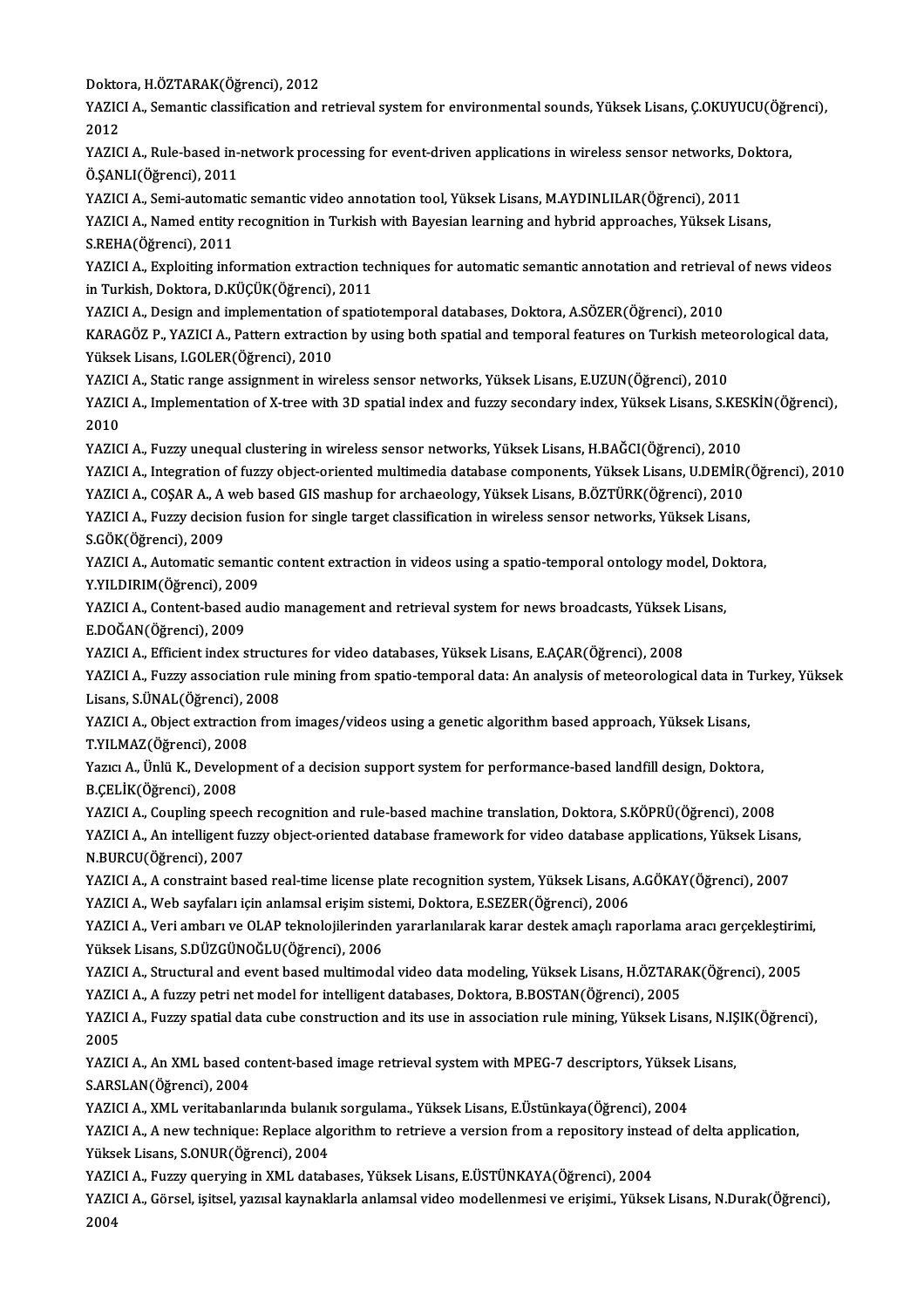YAZICI A., MPEG-7 tanımalyıcıları ile XML tabanlı içerik-tabanlı görüntü erişim sistemi., Yüksek Lisans, S.Arslan(Öğrenci),<br>2004 YAZIC<br>2004<br>VAZIC YAZICI A., MPEG-7 tanımalyıcıları ile XML tabanlı içerik-tabanlı görüntü erişim sistemi., Yüksek Lisans, Y<br>2004<br>YAZICI A., Semantic video modeling and retrieval with visual, auditory, textual sources, Yüksek Lisans,<br>N DURA

2004<br>YAZICI A., Semantic video<br>N.DURAK(Öğrenci), 2004<br>YAZICLA An indeving teel

YAZICI A., Semantic video modeling and retrieval with visual, auditory, textual sources, Yüksek Lisans,<br>N.DURAK(Öğrenci), 2004<br>YAZICI A., An indexing technique for similarity-based fuzzy object-oriented data model (food in N.DURAK(Öğrenci), 200<br>YAZICI A., An indexing t<br>Ç.İNCE(Öğrenci), 2003<br>YAZICI A. A Video datal YAZICI A., An indexing technique for similarity-based fuzzy object-oriented data model (food index), Yüksek Lisans,<br>Ç.İNCE(Öğrenci), 2003<br>YAZICI A., A Video database management system based on MPEG-7 standard, Yüksek Lisan

Ç.İNCE(Öğrenci), 2003<br>YAZICI A., A Video database management system based on MPEG-7 standard, Yüksek Lisans, Ö.YAVUZ(Öğrenci), 2002<br>YAZICI A., A video database management system based on MPEG-7 standard., Yüksek Lisans, Ö. YAZICI A., A Video database management system based on MPEG-7 standard, Yüksek Lisans, Ö.YAVUZ(Öğren<br>YAZICI A., A video database management system based on MPEG-7 standard., Yüksek Lisans, Ö.Yavuz(Öğrenc<br>YAZICI A., Fuzzy f YAZICI A., A video database management system based on MPEG-7 standard., Yüksek Lisans, Ö.Yavuz(Öğrenci), 2002<br>YAZICI A., Fuzzy functional dependency and fuzzy normal forms in fuzzy relational databases, Yüksek Lisans,<br>Ö.B YAZICI A., Fuzzy functional dependency and fuzzy normal forms in fuzzy relational databases, Yüksek Lisans,<br>Ö.BAHAR(Öğrenci), 2002<br>YAZICI A., Implementation of index structures for fuzzy spatial querying, Yüksek Lisans, A.

Ö.BAHAR(Öğrenci), 2002<br>YAZICI A., Implementation of index structures for fuzzy spatial querying, Yüksek Lisans, A.SÖZER(Öğrenci), 2001<br>ÇİÇEKLİ F. N. , YAZICI A., Spatio-temporal querying in video databases, Yüksek Lisans, YAZICI A., Implementation of index structures for fuzzy spatial querying, Yüksek Lisans, A.SÖZER(Öğre<br>ÇİÇEKLİ F. N. , YAZICI A., Spatio-temporal querying in video databases, Yüksek Lisans, M.KÖPRÜLÜ(Öğ<br>YAZICI A., An Intell ÇİÇEKLİ F. N. , YAZICI A., Spatio-temporal querying in video databases, Yüksek Lisans, M.KÖPRÜLÜ(Öğrenci), 2<br>YAZICI A., An Intelligent fuzzy object-oriented database system, Doktora, M.KOYUNCU(Öğrenci), 2001<br>YAZICI A., Unc

YAZICI A., An Intelligent fuzzy object-oriented database system, Doktora, M.KOYUNCU(Öğrenci), 2001<br>YAZICI A., Uncertainity management in spatial dtabase applications, Yüksek Lisans, K.AKKAYA(Öğrenci), 1999<br>YAZICI A., Uncer

YAZICI A., Uncertainity management in spatial dtabase applications, Yüksek Lisans, K.AKKAYA(Öğrenci), 1999<br>YAZICI A., Uncertanity management in spatial database application, Yüksek Lisans, K.Akkaya(Öğrenci), 1999<br>YAZICI A.

YAZICI A., Uncertanity management in spatial database application, Yüksek Lisans, K.Akkaya(Öğrenci), 1999<br>YAZICI A., Design and implementation of multimedia database applications, Yüksek Lisans, R.SAVAŞ(Öğrenci), 1998<br>YAZI

YAZICI A., Design and implementation of multimedia database applications, Yüksek Lisans, R.SAVAŞ(Öğrenci), 1998<br>YAZICI A., Implementation of the extended complex values for uncertain data, Yüksek Lisans, A.SOYSAL(Öğrenci), YAZICI A., Implementati<br>YAZICI A., Fuzzy functio<br>M.İlker(Öğrenci), 1997<br>YAZICI A. Computerisse YAZICI A., Fuzzy functional and fuzzy multivalued dependencies in fuzzy relational databases, Yüksek Lisans,

YAZICI A., Fuzzy Functional and fuzzy multivalued dependencies fuzzy relational databases, Yüksek Lisans,<br>M.İLKER(Öğrenci), 1997 YAZICI A., Computerised aircraft maintenance management system, Yüksek Lisans, A.Şenol(Öğrenci), 1997 YAZICI A., Fuzzy Functional and fuzzy multivalued dependencies fuzzy relational databases, Yüksek L<br>M.İLKER(Öğrenci), 1997<br>YAZICI A., Computerized aircraft maintenance management, Yüksek Lisans, A.ŞENOL(Öğrenci), 1997<br>YAZI

YAZICI A., An implementation of fuzzy control algorithms for controlling the crane arm of multi-barreled rocket launcher<br>ammunition transport vehicles, Yüksek Lisans, A.Bostan(Öğrenci), 1997 YAZICI A., Computerized aircraft maintenance management, Yüksek Lisan<br>YAZICI A., An implementation of fuzzy control algorithms for controlling<br>ammunition transport vehicles, Yüksek Lisans, A.Bostan(Öğrenci), 1997<br>YAZICI A. YAZICI A., An implementation of fuzzy control algorithms for controlling the crane arm of multi-barreled rocket launcher<br>ammunition transport vehicles, Yüksek Lisans, A.Bostan(Öğrenci), 1997<br>YAZICI A., An Implementation of

ammunition transport vehicles, Yüksek Lisans, A.Bostan(Öğrenci), 1997<br>YAZICI A., An Implementation of fuzzy control algorithms for controlling the<br>ammunition transport vehicles, Yüksek Lisans, A.BOSTAN(Öğrenci), 1997<br>YAZIC YAZICI A., An Implementation of fuzzy control algorithms for controlling the crane arm of multi barraled root<br>ammunition transport vehicles, Yüksek Lisans, A.BOSTAN(Öğrenci), 1997<br>YAZICI A., Ensuring multilevel database se

ammunition transport vehicles, Yüksek Lisans, A.BOSTAN(Öğrenci), 1997<br>YAZICI A., Ensuring multilevel database security using fuzzy logic, Yüksek Lisans, H.KÖKSAL(Öğrenci), 1997<br>YAZICI A., A Formal conceptual approach for f **YAZIC<br>YAZIC<br>1997**<br>VAZIC YAZICI A., A Formal conceptual approach for fuzzy object-oriented database design, Yüksek Lisans, A.ÇINAR(Öğrenc<br>1997<br>YAZICI A., Modeling uncertainity in a deductive object-oriented database, Yüksek Lisans, B.BOSTAN(Öğrenc

1997<br>YAZICI A., Modeling uncertainity in a deductive object-oriented database, Yüksek Lisans, B.BO<br>YAZICI A., Fuzzy indexing with multi level grid file, Yüksek Lisans, D.CİBİCELİ(Öğrenci), 1996<br>YAZICI A., Eutended relation YAZICI A., Modeling uncertainity in a deductive object-oriented database, Yüksek Lisans, B.BOSTAN(Č<br>YAZICI A., Fuzzy indexing with multi level grid file, Yüksek Lisans, D.CİBİCELİ(Öğrenci), 1996<br>YAZICI A., Extended relatio

YAZICI A., Fuzzy indexing with multi level grid file, Yüksek Lisans, D.CİBİCELİ(Öğrenci), 1996<br>YAZICI A., Extended relational database management systems for document retrieval, Yüksek Lisans,<br>D.ARIKAN(Öğrenci), 1995

YAZICI A., Extended relational database management systems for document retrieval, Yüksek Lisans,<br>D.ARIKAN(Öğrenci), 1995<br>YAZICI A., Fuzzy object-oriented database modelling incorporated with logic, Yüksek Lisans, M.KOYUNC D.ARIKAN(Öğrenci), 1995<br>YAZICI A., Fuzzy object-oriented database modelling incorporated with logic, Yüksek Lisans, M.KOYUNCU(Öğrenci), 199<br>YAZICI A., Fuzzy object-oriented database modeling incorporated with logic, Yüksek YAZICI A., Fuzzy object-oriented database modelling incorporated with logic, Yüksek Lisans, M.KOYUNCU(Öğrenci), 1995<br>YAZICI A., Fuzzy object-oriented database modeling incorporated with logic, Yüksek Lisans, M.Koyuncu(Öğre YAZICI A., Fuzzy object-oriented database modeling incorporated with logic, Yüksek Lisans, M.Koyuncu(Öğrenci), 1995<br>YAZICI A., Data model for the representation of complex and uncertain information, Yüksek Lisans, O.MERDAN YAZICI A., Data model for the representation of complex and uncertain information, Yüksek Lisans, O.MERDAN(Öğrenci),<br>1995<br>YAZICI A., Data models for the representation of complex and uncertain information, Yüksek Lisans, O

YAZICI A., Data models for the representation of complex and uncertain information, Yüksek Lisans, O.Merdan(Öğrenci),<br>1995 YAZICI A., Data models for the representation of complex and uncertain information, Yüksek Lisans, (<br>1995<br>YAZICI A., Computer based automation of the material requirements planning (MRP), Yüksek Lisans,<br>H EPVÜKSEL (Öğrensi

1995<br>YAZICI A., Computer based au<br>H.ERYÜKSEL(Öğrenci), 1994<br>YAZICLA, Evray object model YAZICI A., Computer based automation of the material requirements planning (MRP), Yüksek Lisans,<br>H.ERYÜKSEL(Öğrenci), 1994<br>YAZICI A., Fuzzy object modelling inobject-oriented environment, Yüksek Lisans, D.AKSOY(Öğrenci), 1 H.ERYÜKSEL(Öğrenci), 1994<br>YAZICI A., Fuzzy object modelling inobject-oriented environment, Yüksek Lisans, D.AKSOY(Öğrenci), 1994<br>YAZICI A., Study of transitive closure algorithms in deductive databases, Yüksek Lisans, L.YA

YAZICI A., Fuzzy object modelling inobject-oriented environment, Yüksek Lisans, D.AKSOY(Öğrenci), 1994<br>YAZICI A., Study of transitive closure algorithms in deductive databases, Yüksek Lisans, L.YAVUZ(Öğrenci), 199<br>YAZICI A

YAZICI A., Study of transitive closure algorithms in deductive database, Yüksek Lisans, L.Yavuz(Öğrenci), 1994<br>YAZICI A., Handling fuzzy complex objects in knowledge based systems, Yüksek Lisans, M.TURHAN(Öğrenci), 1994

YAZICI A., Design and analysis of lot sizing techniques for an MRP system, Yüksek Lisans, S.Zencirci(Öğrenci), 1994

YAZICI A., Handling fuzzy complex objects in knowledge based systems, Yüksek Lisans, M.TURHAN(Öğrenci), 1994<br>YAZICI A., Design and analysis of lot sizing techniques for an MRP system, Yüksek Lisans, S.Zencirci(Öğrenci), 19 YAZICI A., Design and analysis of lot sizing techniques for an MRP system, Yüksek Lisans, S.Zencirci(Öğre<br>YAZICI A., Design and analysis of lot sizing techniques for an mrp systems, Yüksek Lisans, S.ZENCİRCİ(Öğ<br>YAZICI A.,